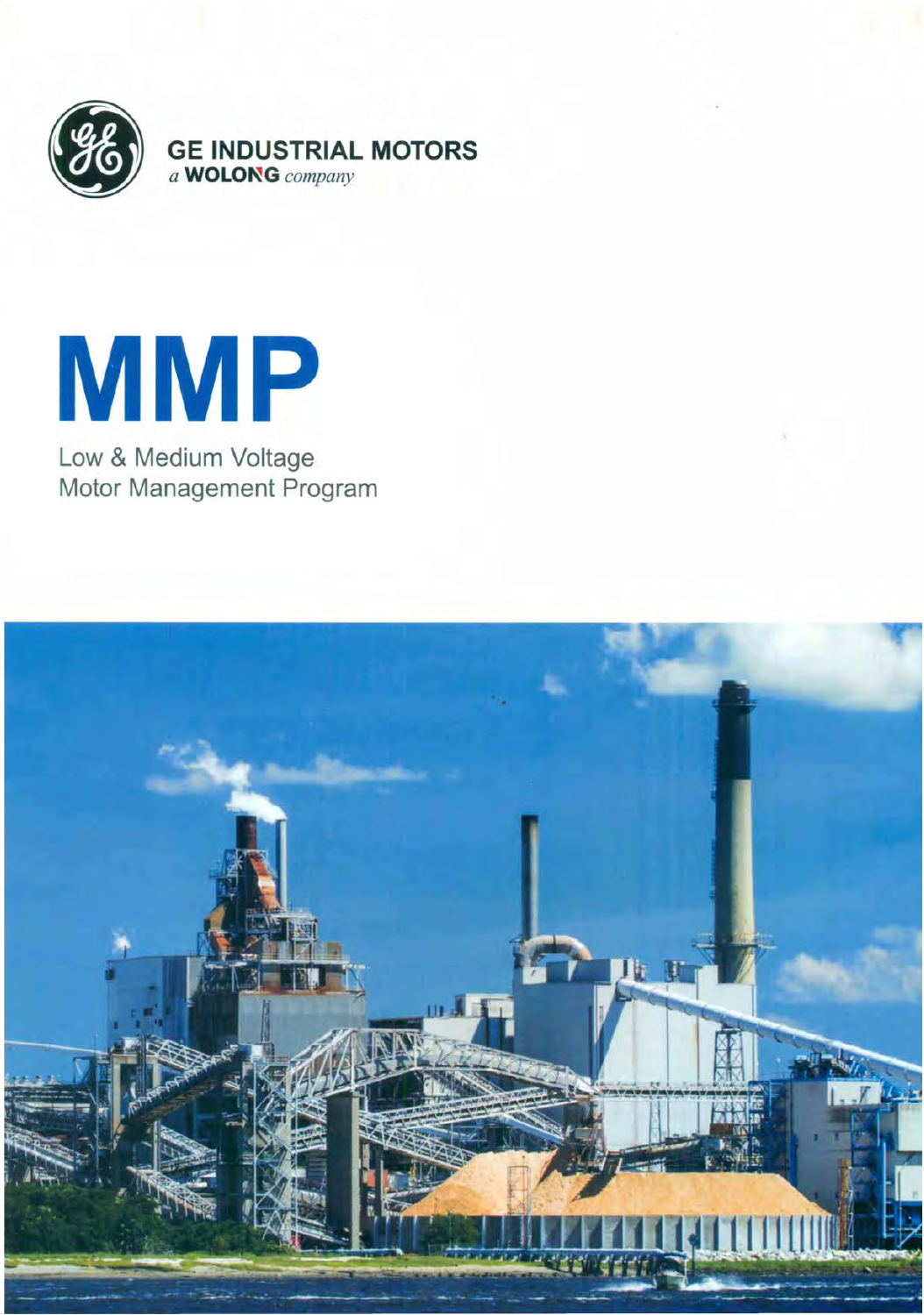**Small Machines Make A Big Impact** 

![](_page_1_Picture_1.jpeg)

![](_page_1_Picture_2.jpeg)

• hltp:llenergy.gov/eerelamo/downloads/optimizing-your-motor-driven-system \*\* https://iac.university/technicalDocs/prodman.pdf (Page 67)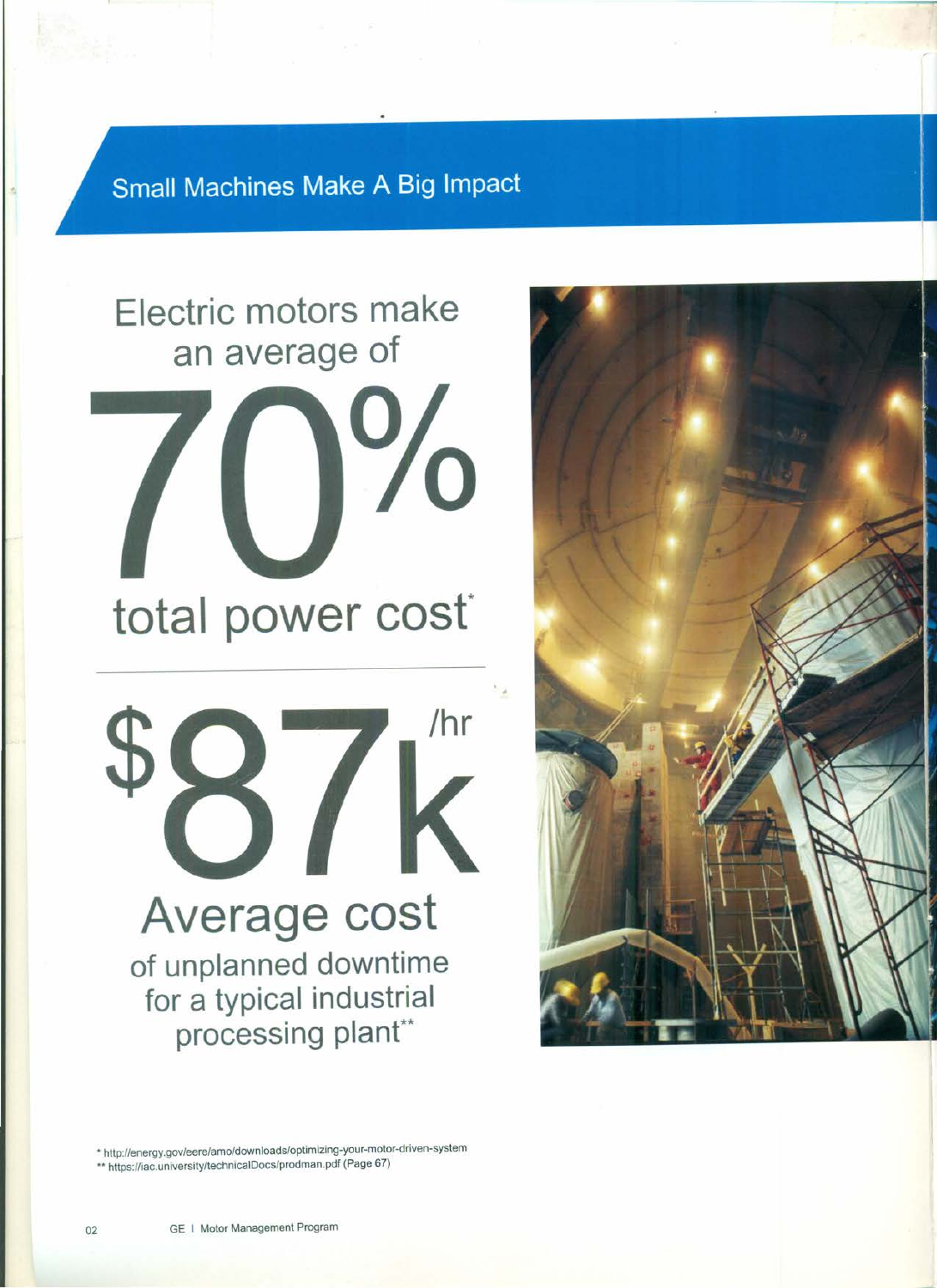## **Higher Efficiency and Less Downtime**

![](_page_2_Figure_1.jpeg)

**/yr Energy savings uncovered during a plant motor** audit"

### **Challenges**

- Multiple suppliers, designs and specifications tying up resources.
- Frequent unplanned maintenance disrupting operations requiring replacement motors onsite.
- Older low efficient motors eating profits.

### **Our Solutions**

- Frame agreements increase supply and specification efficiency freeing up resources.
- Less unplanned maintenance and downtime with more robust motor designs.
- +1% energy efficiency gains translate to less than a two year payback.

\*\*\* Large pulp and paper producer motor audit results 2014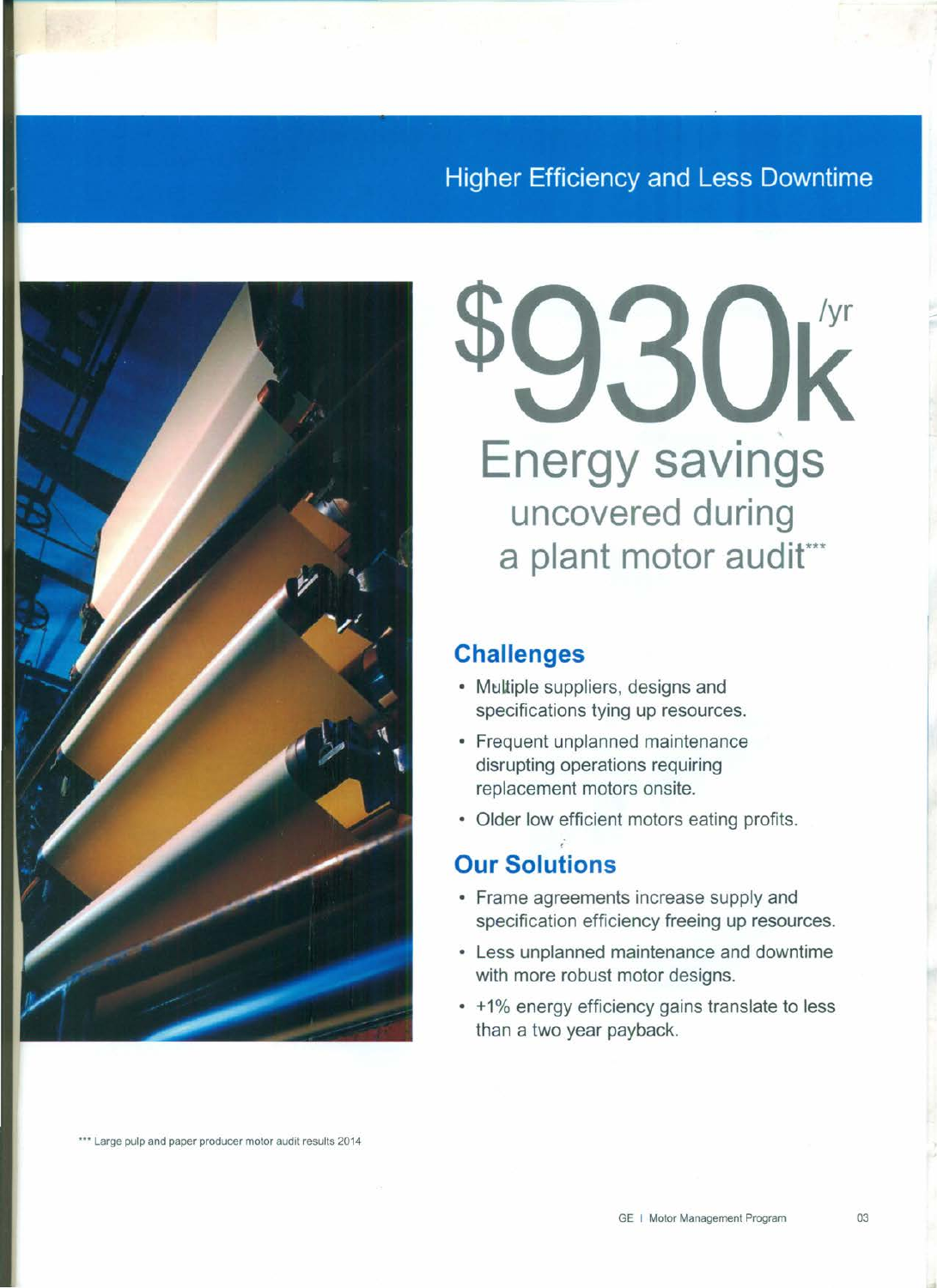## . **The tools and support to quickly optimize your operations**

#### **About MMP**

Bringing together over 100 years of motor application experience and 21st century tools, GE has developed a motor management program that is both sophisticated and simple to implement with a turnkey set of solutions.

To get started, there are generally five major steps to follow as you ramp up your management program.

![](_page_3_Figure_4.jpeg)

- A GE Industrial Motor consultant will meet with a facility representative to agree on the audit scope and identify any possible roadblocks.
- An audit plan proposal is submitted including timing, resources and deliverables.
- A customized data capture application is generated and reviewed.
- An experienced and specially-trained audit team will be scheduled to visit the site.

Step #2 **Gather Information** 

![](_page_3_Picture_10.jpeg)

1 i

1 I

- The data gathering crew, escorted by designated plant employees, will collect images, nameplate data, conditions, application, notes, etc. from your installed motor fleet. All of the information will be captured by smart phones and tablets.
- Data will then be uploaded to a cloud server each day for exclusive access by plant users.
- Our audit team of up to 5 people can collect data on 250-500 machines / day based on normal plant operations.

![](_page_3_Figure_14.jpeg)

- A GE Industrial Motor Consultant will generate a report from the data showing energy consumption and possible savings through replacements and upgrades.
- The report is reviewed by plant manager(s) and any applicable distributors.
- A strategy and time line is discussed together with all involved parties.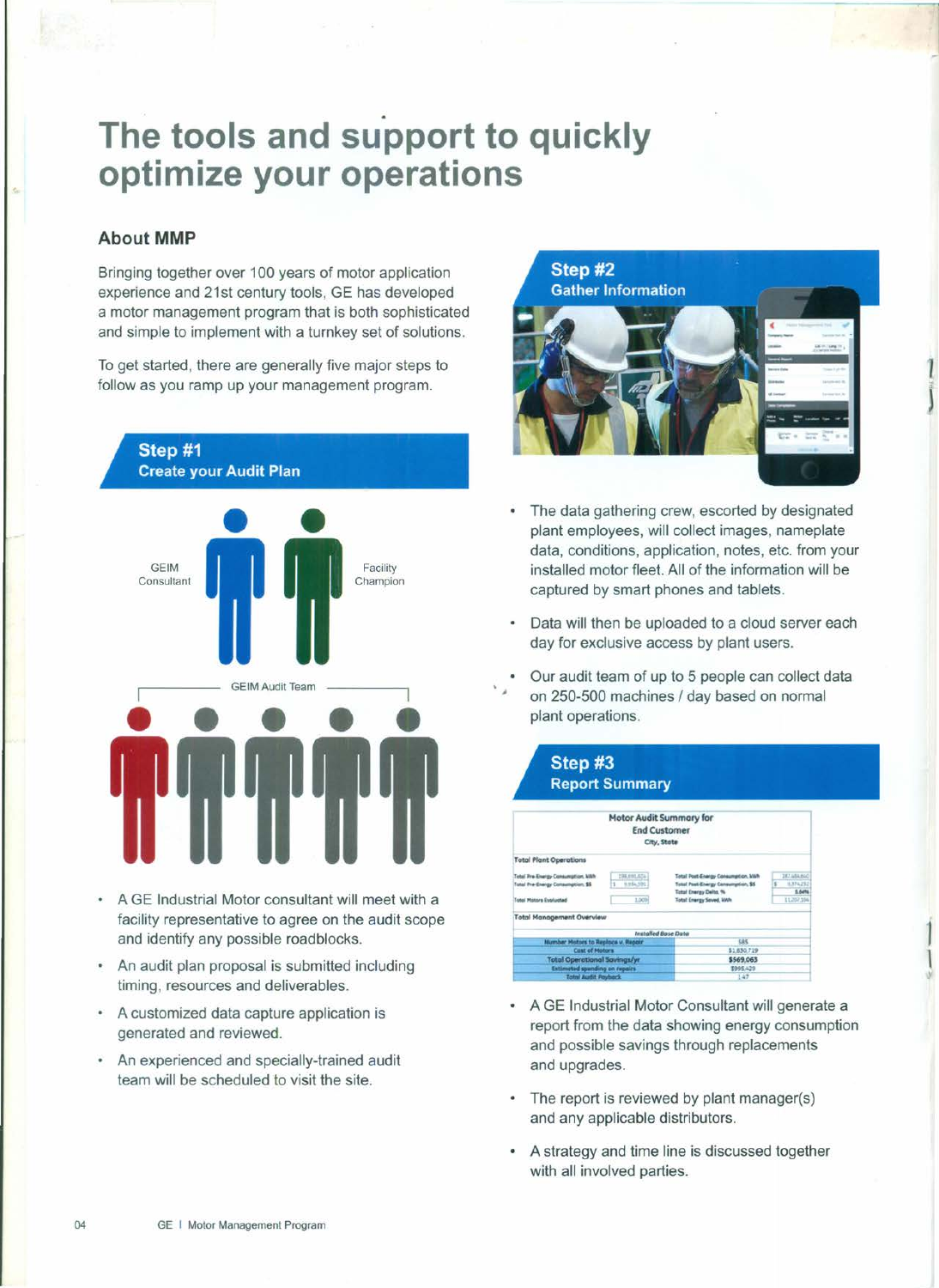## **Data to enable your team to operate more predictively**

Step #4 Tag Your Motor Fleet

![](_page_4_Picture_2.jpeg)

- The report will highlight opportunities such as older machines, low efficiencies, critical applications and special cases.
- Custom motor tags with replacement details are generated by us to attach to those machines applicable to your management strategy.
- OR codes can link smart devices to standard replacement motor data-packs.

#### Step #5 Manage Your Assets

At this point, you have several options to start operating more predictively which will bring even more reduced downtime and maintenance costs to your organization.

- Motor Frame Agreement
- Direct Manufacturer Engineering Support
- Software Integration Solutions

## **Build on Your Success**

- Measure your maintenance downtime and energy costs. Report the results to your organization.
- Implement a Smart Motor Management System to control your motor fleet going forward.
- \*\* Use this project to kick start the development a more proactive operating culture.

## **Realize benefits to your organization within a month!**

Timing results may vary based on project scope, maintenace schedules, and other factors.

![](_page_4_Figure_17.jpeg)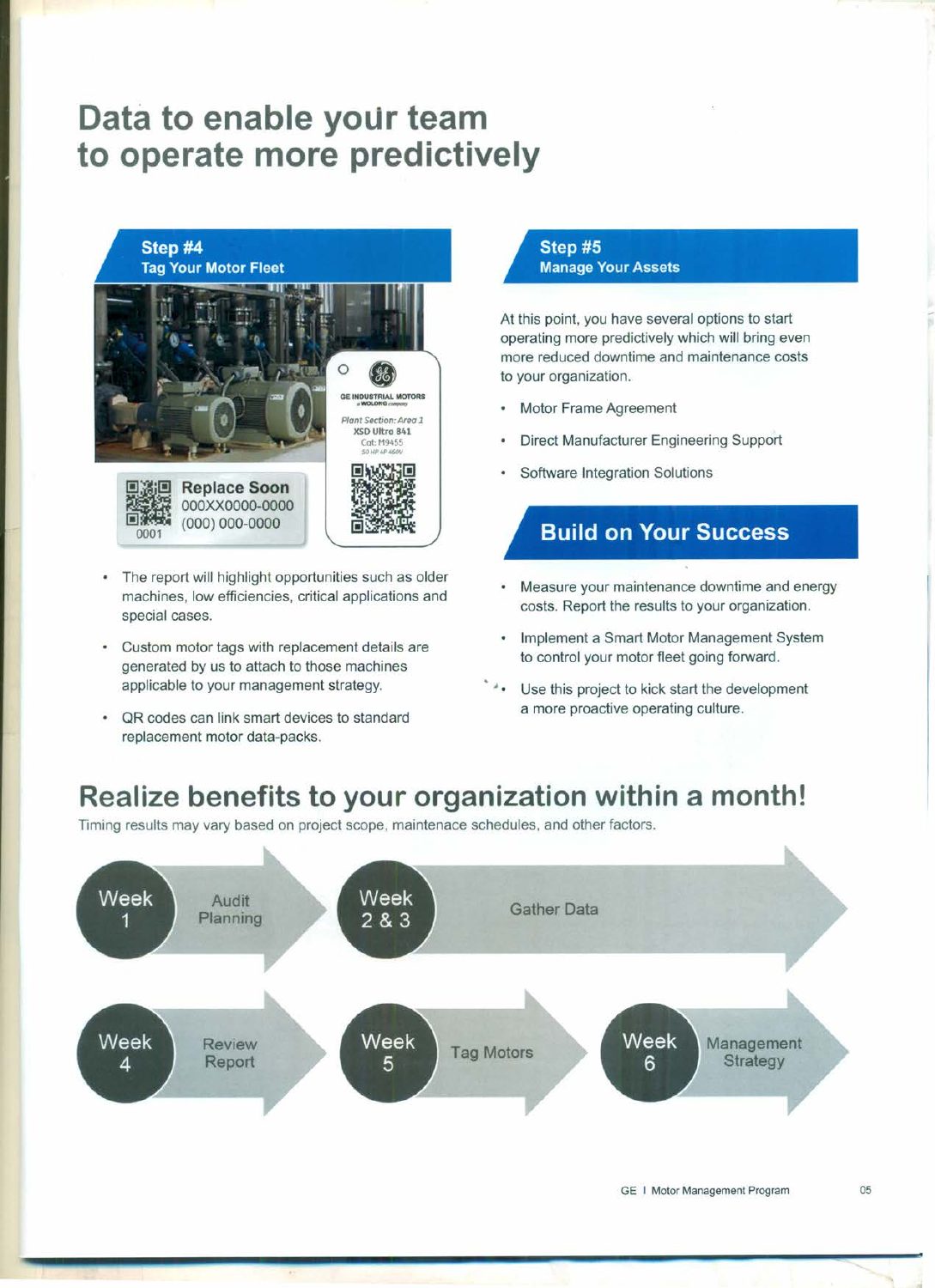# **Introducing the GE Smart Motor**

**Our industry-leading motor can now talk!**

![](_page_5_Picture_2.jpeg)

## **Reliability is built in.**

Purchasing dependable electric motors is an investment in the reliability of your operations. And system reliability means serious money to your bottom line.

## **Key Features**

All of the great features of the X\$D Ultra 841 motor are included plus:

- Pre-mounted external sensor near drive-end bearing
- è Tri-axis vibration and temperature detection
- Wireless condition monitoring solution
- Extended warranty and increased efficiencies
- Up to 5 year easily replaceable battery life
- Connect to plant-wide digital management ecosystem

## **GEGARD™ Insulation offers added protection.**

![](_page_5_Picture_14.jpeg)

Our Class H GEGARD insulation system is designed to excel in variable frequency drive applications where lesser designs often short circuit and cause overcurrent trips.

![](_page_5_Picture_16.jpeg)